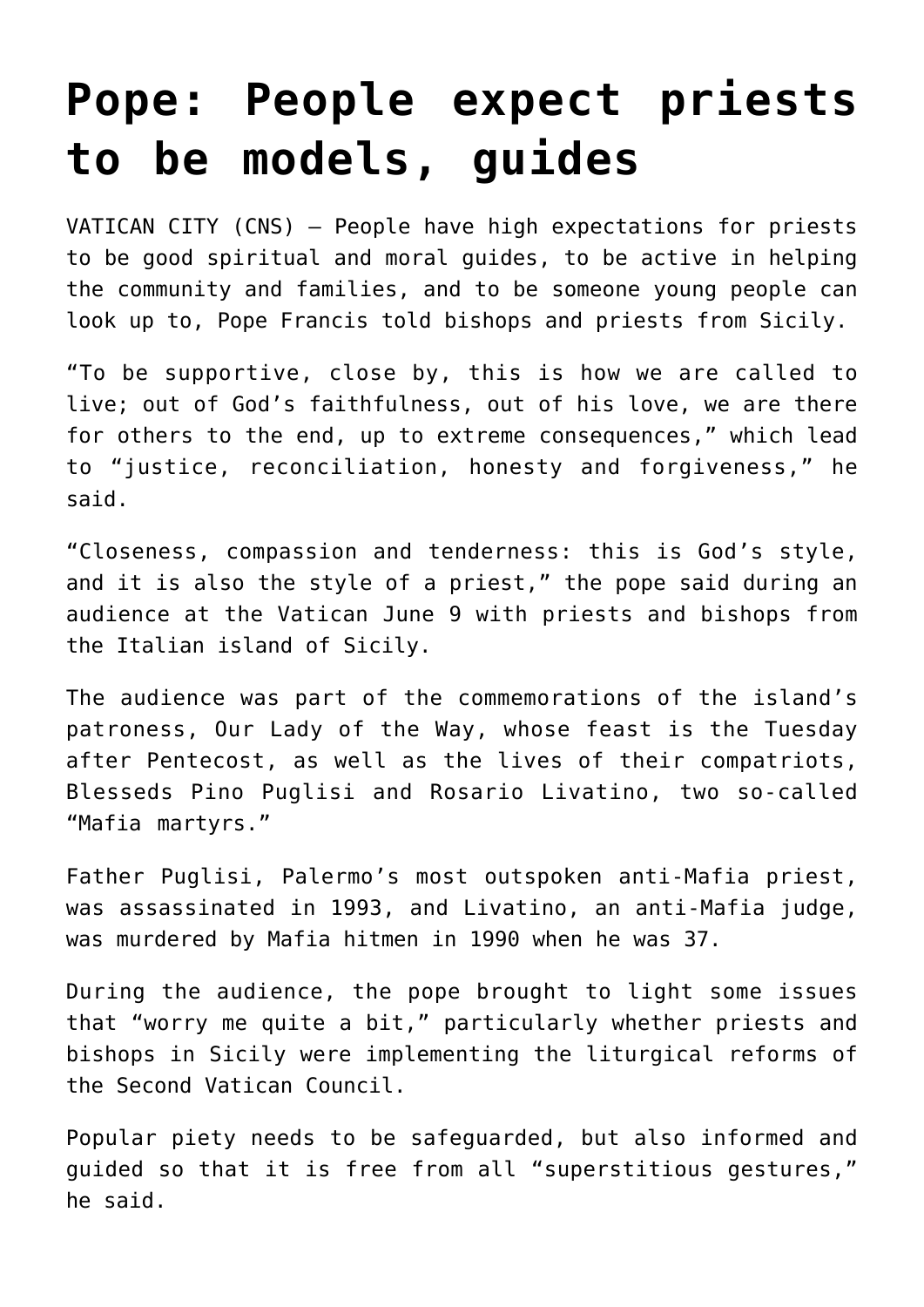The liturgy, too, needs attention starting with the homily, which should be under eight minutes and leave people with "a thought, a feeling and an image" that will stick with them "all week," he said. He asked the priests to consider whether "they preach in such a way that people go out for a cigarette and then come back" because the homily talks "about everything and nothing."

Liturgical vestments were another issue, he said, particularly the abundance of lace and birettas.

"Where are we? Sixty years after the council! Some updating even in liturgical art, in liturgical 'fashion'" is needed, he said. "Yes, sometimes wearing some of grandma's lace works, but only sometimes."

"It's nice to pay homage to grandma, but it's better to celebrate the mother, the holy mother church and in the way the mother church wants to be celebrated," he said.

Do not let "insularity prevent the true liturgical reform that the council sent forward" and do not be passive, he told his audience.

Pope Francis highlighted the extraordinary beauty, culture and history of the island, as well as its extreme insularity and contradictions, which mean "we witness in Sicily behaviors and gestures marked by great virtues as well as vicious brutality."

"It is no accident that so much blood has been shed thanks to the hands of the violent," he said, but it also is no accident that there have been many cases of "the humble and heroic resistance of the saints and the righteous, servants of the church and the state."

The many challenges in Sicily require the help of everyone, but priests and bishops are especially called to offer their "full, total and exclusive service," he said. The church, too,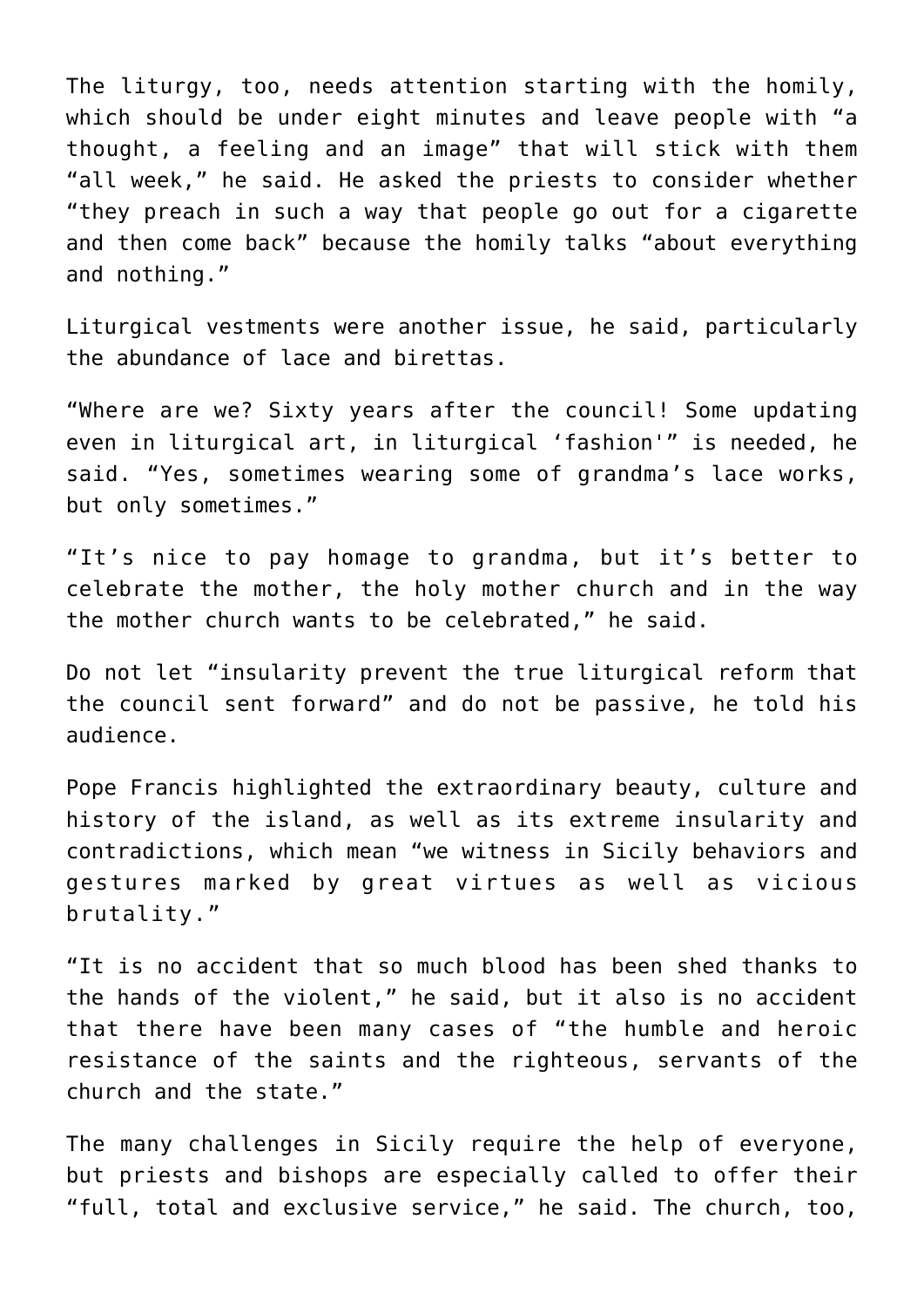faces its own challenges such as the decline in vocations and the increased detachment of young people from the church, he added.

"Young people are finding it hard to see parishes and ecclesial movements as helpful in their search for the meaning of life, and they do not always see any clear distancing from old, erroneous and even immoral ways of behaving that would be decisively taking the path of justice and honesty," he said.

The pope added that he was "saddened" after receiving "some files" sent to Vatican offices and requiring "some judgment on priests and people of the church. But why? Why did it go along this road of injustice and dishonesty?" he asked without elaborating any further.

Pope Francis praised the numerous priests and lay people who have fully dedicated themselves to others, being faithful to Christ and the people. "How can we ignore the silent, tenacious and loving work of so many priests in the midst of people who are disheartened or jobless, in the midst of children or the increasingly lonely elderly?"

Priests who are good and close to their people are important, he said, "because in Sicily, people still look to priests as spiritual and moral guides, people who can also help improve the civil and social life on the island, support families and be a point of reference for growing young people," he said.

"Sicilians have high and demanding expectations of priests," he said, urging them not to be stuck "in the middle of the road!"

"Faced with the awareness of our weaknesses, we know that Christ's will places us at the heart of this challenge. The key to everything is in his call, upon which we lean to set out to sea and cast our nets again," the pope said.

Reminding them of the passage in Deuteronomy (4:7), which